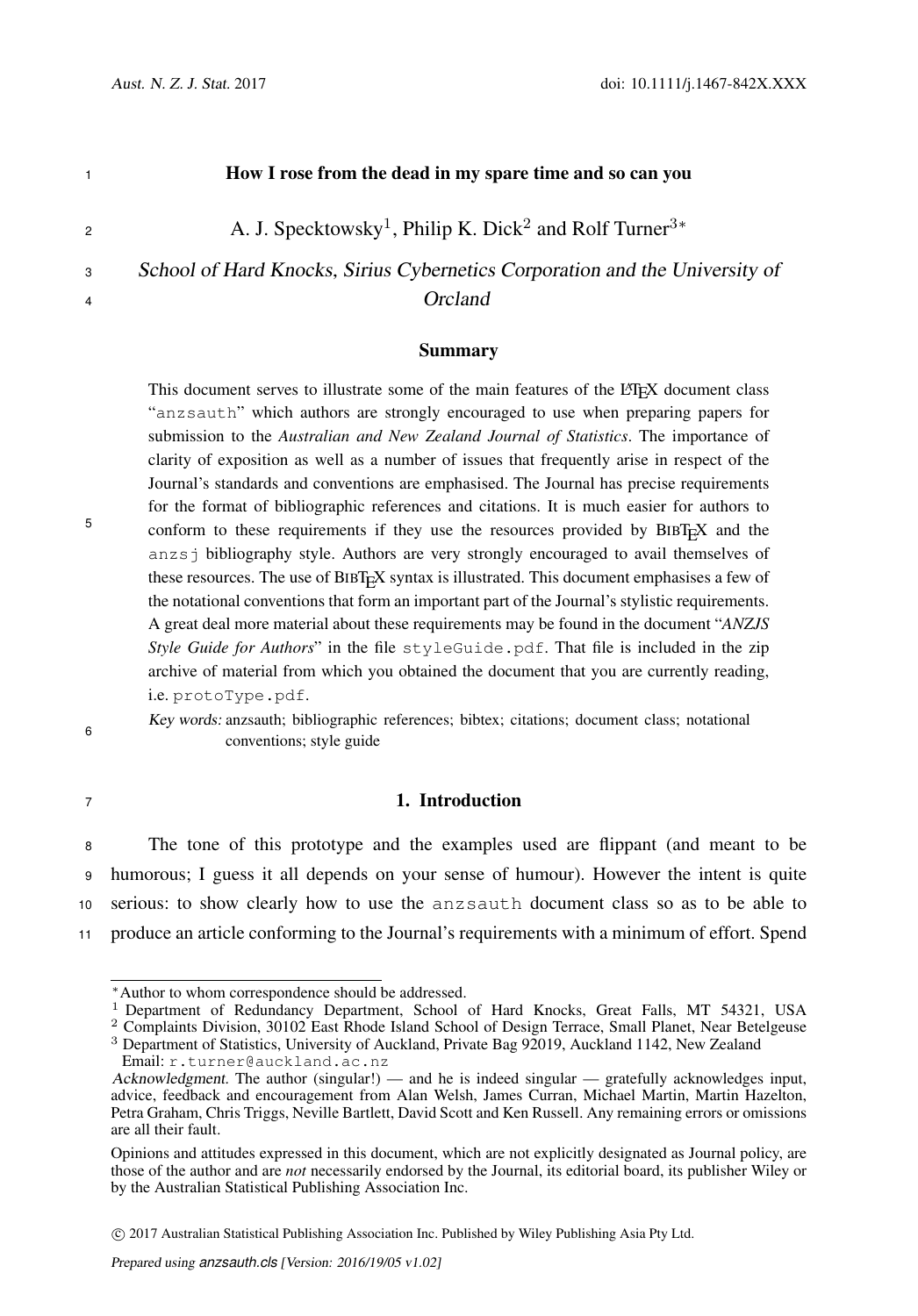a little while studying the examples. *Look carefully* at the source file protoType.tex, 13 for the document  $\text{protoType.pdf}$  that you are currently reading. In particular, read the *comments*. The files protoType.tex and protoType.pdf are included in the zip archive anzsauth.zip. See below for the URL from which this zip archive may be obtained. You will find that if you make use of the resources provided, you will save yourself an immense amount of time and an immense number of key strokes.

 A primary requirement that the Journal imposes is that papers must be written lucidly and in clear and grammatically correct English. Consequently Section 2 is devoted to issues that arise in respect of good exposition. Other requirements include proper formatting of the title page. This is done *far* more easily if you make use of the resources provided by the anzsauth document class than if you attempt to do the formatting "by hand". (See Section 3).

 The Journal insists that citations should be formed correctly and in accordance with its conventions. Likewise the list of references must have the correct structure. Again these requirements are *greatly* facilitated if you make use of the resources provided (by means of 27 BIBT<sub>E</sub>X and the anzs  $\dot{\rm}$  bibliography style). These matters are discussed in Section 4.

 Although this is *not* handled in an automatic manner, it is important to adhere to the Journal's notation conventions. Most of the discussion of notational conventions has been placed in "*ANZJS* Style Guide for Authors" to be found in the file styleGuide.pdf which is included in the zip archive anzsauth.zip referred to above. That zip archive may be obtained from

http://onlinelibrary.wiley.com/journal/10.1111/%28ISSN%291467-842X

 by clicking on "Author Guidelines", scrolling down to "Latex Template" and then clicking on the appropriate link. It is also possible to obtain this zip archive by visiting your ScholarOne "Author Centre" ("Start New Submission") and noting the bullet point:

 • Before submitting or revising your manuscript, please download the zip archive anzsauth.zip by clicking here.

39 Clicking on "here" duly produces the desired zip archive. (You may  $-$  in fact probably!!!  $-$ have already done this to obtain the document that you are currently reading.)

 Some of the more salient points about notation are dealt with in Section 5 in the current document (thus overlapping a bit with the style guide). Displayed equations and their numbering are dealt with in Section 6. In this section some cogent advice is given about handling arrays of equations. Issues that arise in respect of the inclusion of figures and tables in a paper are discussed in Section 7. Section 8 provides a little bit of advice 46 about preparing and processing the "source files" that underlie the use of LATEX. Various 47 exhortations are reiterated, and some advice about how to make use of protoType.tex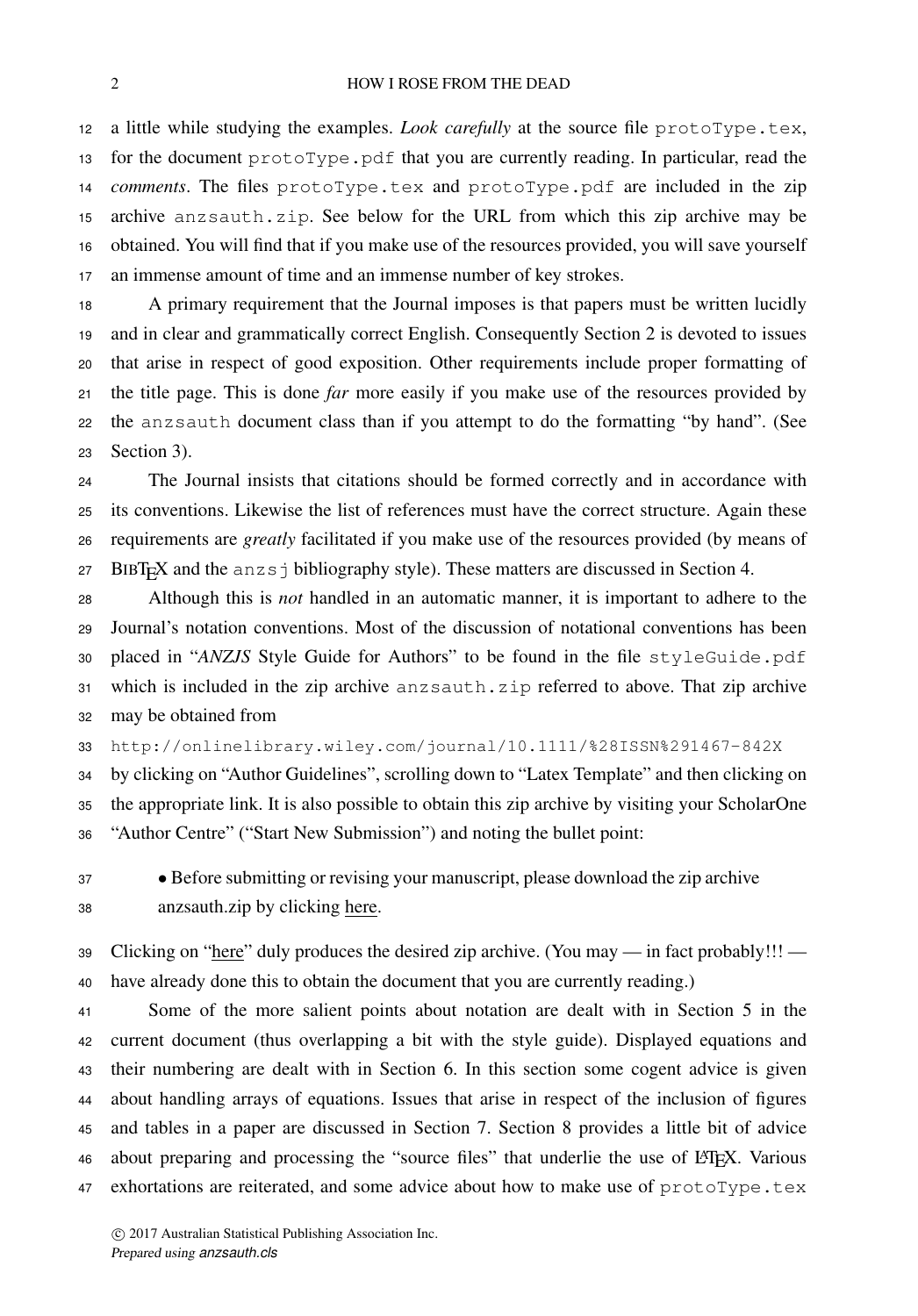48 is given in Section 9. In this last Section you are additionally exhorted to create a *tidy* LATEX source file.

 In addition to saving you time and effort on the initial creation of the document, using the tools provided by the anz sauth document class in particular and by LATEX in general facilitates revising the document. Appropriate adjustments to numbering, cross-referencing, and the like are handled automatically. There are many resources available to help beginning 54 (and not-so-beginning) users of LATEX. For instance you will find useful information and guidance in the books by Kopka & Daly (2003); Lamport (1994) and Mittelbach & Goossens (2004). (Of course Lamport (1994) is the definitive source of information since Lamport is 57 the author of LATEX.) The web is also replete with resources; just do a Google<sup>TM</sup> search on "latex". (Amazingly one gets the relevant web sites on the first few hits; only later on do sites aimed at rubber-fetishists start to show up.)

60 A facility provided by LATEX that tends to be underused in submissions to the Journal 61 is automated cross-referencing as provided by the  $\label{eq:1}$   $\lambda$  and  $\ref{...}$  commands. It is highly recommended that you learn to make use of these. They make it much easier to keep cross-references correct when you revise a paper. It seems to me to be a good idea to give a label to each section and subsection, as you are composing it, even if you are not sure you will be referring to it in other sections. (There is no *harm* in inserting a label.)

 Likewise it is a good idea to give each figure and table (see Section 7) a label so as to 68 be able to refer to it via the  $\lceil \cdot \cdot \rceil$ ...} command. Thus one can easily invite the reader to "see Section 7", as I just did! Only displayed equations that are *actually referred to* should be numbered (see Section 6). If the equation *is* referred to, then of course you should give it a label so that you *can* refer to it easily.

 My personal practice is to label sections and subsections with labels of the form sec:string, e.g. "\label{sec:intro}". Similarly I form such labels for figures and tables as fig:string or tab:string (e.g. \label{fig:ltdb} or \label{tab:ltdb}) and labels for equations as eq:string (e.g. 76 \label{eq:GNZ}). I find this practice convenient, but you are of course under no obligation to follow it.

 A practice that I have often seen and that I think should *not* be indulged in, is to use labels such as "Figure1". There is *not necessarily* any harm in this, but to a large extent 80 such a practice defeats the purpose of using  $\label{eq:1} \label{eq:1}$  and  $\ref{...}$ . If you decide 81 to change the order in which figures appear in your paper, then the label "Figure1" will probably no longer be appropriate. At best you will confuse yourself, and you run a serious risk of getting labels wrong. Use labels that refer to *content* (in a terse manner, of course)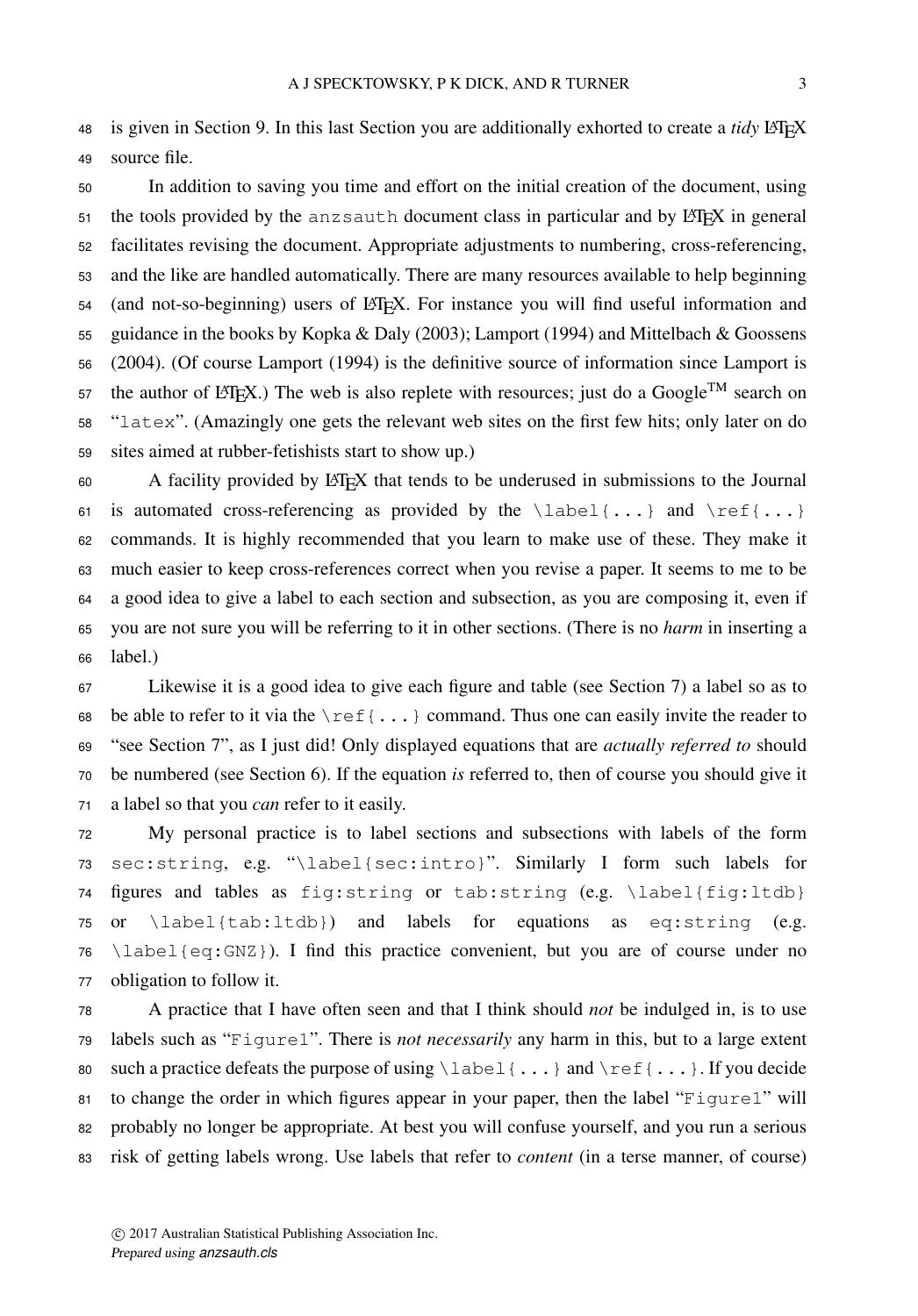#### 4 HOW I ROSE FROM THE DEAD

84 and let LATEX handle the assignment of numbers! If you insist on using labels like unto "Figure1", then take great care to make sure that the result is correct.

 Authors are requested to *double space* their documents (particularly for the convenience of referees and technical editors). This is easily accomplished by invoking the anzsauth 88 document class via  $(e.g.)$ : \documentclass [times, doublespace] {anzsauth}. The document that you are currently reading is double spaced in this way. Authors are likewise requested to *number* the lines of their document so as to make it easier for referees and technical editors to specify where corrections are required. The document you are currently reading exemplifies such line numbering. The desired effect is achieved by placing 93 \usepackage{lineno} and \linenumbers in the preamble. See protoType.tex. Readers might be interested to know about some of the "literary" allusions found in this document. The title of this paper is actually that of a (fictitious, of course) book that is referred to in the (real) book *A Maze of Death* by Philip K. Dick (1971). The aforesaid title exemplifies a particularly egregious error in English usage that can be described as "faulty parallelism". It is an example of the sort of thing that one *shouldn't do*! Philip K. Dick is perhaps best known

 as the author of *Do Androids Dream of Electric Sheep?* (Dick 1968) upon which the movie *Blade Runner* (starring Harrison Ford) was based. The fictitious book referred to above was putatively written by one A. J. Specktowsky who is given the honour of being first author of the current paper. Philip K. Dick himself has been made the second author. The third author, my very good self, is the real author. (The repeated use of the word "real" in the foregoing paragraph invites the question "What is reality?" But let's not go there!)

 The "Department of Redundancy Department" is an allusion to the comedy recording *Don't Crush that Dwarf, Hand Me the Pliers* by the group *Firesign Theatre* (The Firesign Theatre 1970). "Sirius Cybernetics Corporation" is an allusion to *The Hitch Hiker's Guide to the Galaxy* (Adams 1979). The address of the Complaints Division of the Sirius Cybernetics Corporation refers back, for no particularly good reason, to The Firesign Theatre (1970).

# 2. Clarity of exposition

 Obviously the fundamental consideration in respect of assessing a paper's quality is its actual content: its correctness and its value in terms of the advancement of statistical science. Second only to content is the quality of the exposition of the ideas developed in the paper. There is little merit in having high quality content if the paper is written in such a manner that its audience finds it burdensome or even impossible to read.

 The Journal has very exacting standards for the quality of English expression in the papers it publishes. Authors are expected to think carefully about the way in which they present material. Ideas should flow in a logical manner. The connections between successive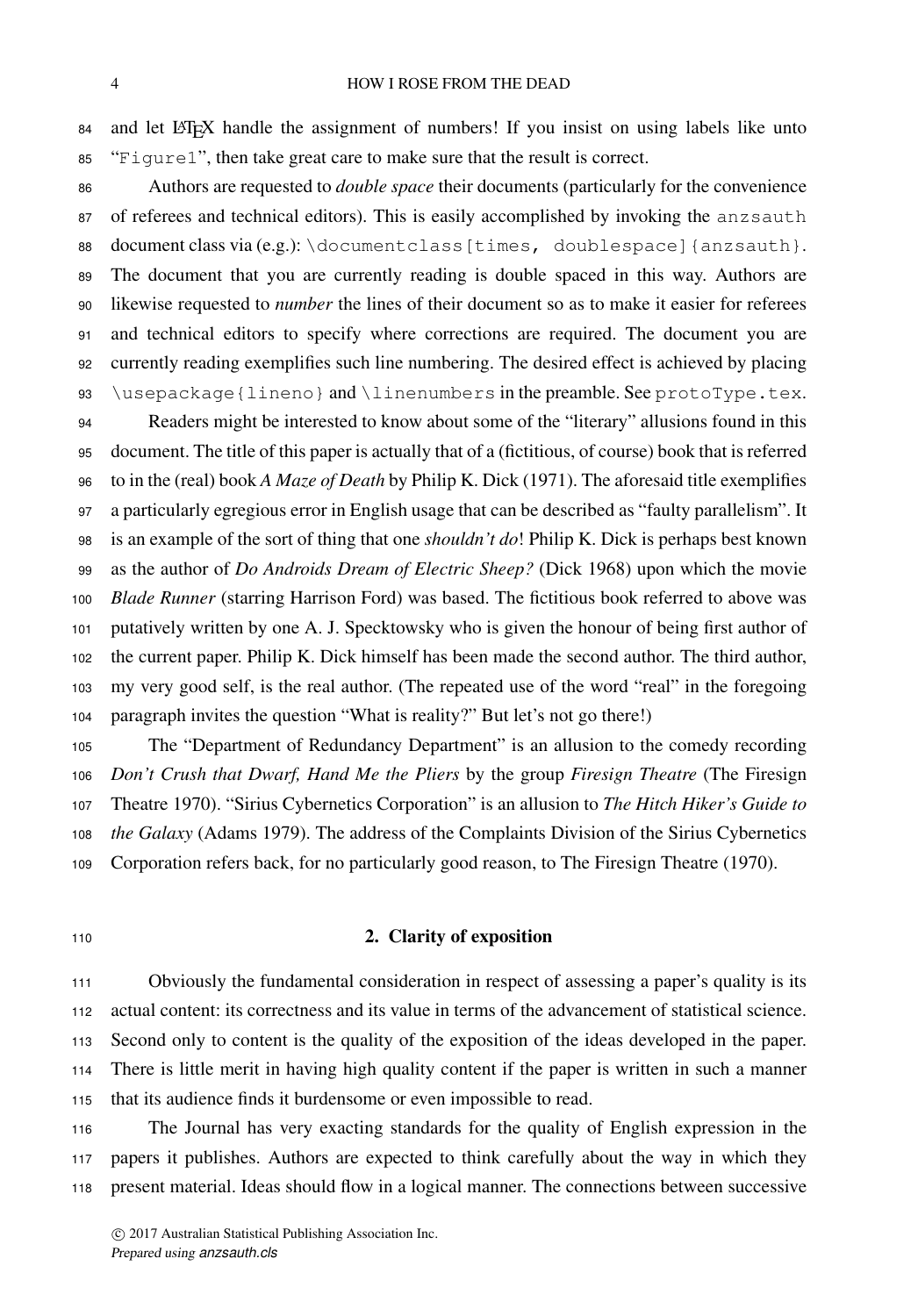segments of the material should be obvious and easy to follow. Succinct and well-organised examples, kept as uncomplicated as possible, should be provided to clarify intricate concepts. It is *not* acceptable to throw down a jumble of ideas in random order and expect the reader to sort them out. Sufficient explanation should be provided so that any reasonably well-educated statistician who is willing to expend a reasonable amount of effort will be able to understand the paper. It is *not* acceptable for the paper to be comprehensible only to experts in the relevant field of study (or, worse, only to the authors!).

 Diligent attention must be paid to grammar. For instance *articles*, definite ("the") and 127 indefinite ("a" or "an") must be used appropriately. It is not acceptable to omit articles where they are required, to insert an article where none is required, or to use a definite article where an indefinite one is required or vice versa. In a similar vein, agreement in "number" between subject and verb must be carefully maintained. Authors must guard vigilantly against the use of dangling or misplaced modifiers (an unfortunately common type of error).

 A typical example of a dangling modifier is "The SE of the correlation increased in size when changing from 4 to 5 quadrature points. This sounds as if the SE changed from 4 to 5 quadrature points! A grammatically correct phrasing might be something like "The SE of the correlation increased in size when the number of quadrature points was changed from 4 to 5." A typical example of a misplaced modifier is "A plot of the residuals from Specktowsky's model shown in Figure 42 indicates the lack of an adequate fit." (The *model* is not shown in Figure 42!) Better would be "A plot, shown in Figure 42, of the residuals from Specktowsky's model indicates the lack of an adequate fit."

 Some might argue that grammatical issues like these "don't really matter" and that "the meaning is clear". The meaning is *sometimes* clear, and sometimes becomes possible to discern only after readers have expended considerable effort that has been unnecessarily imposed upon them. Grammatical errors are distracting and confusing. Reading a paper containing grammatical errors is an unpleasant experience, and readers will be discouraged from giving a paper containing such errors the attention that it may otherwise well deserve. Such errors are an unnecessary encumbrance to a paper and can be avoided with a modicum of care and diligence. The Journal insists that such diligence be exercised.

 In addition to being written with logical clarity and being free of grammatical errors, manuscripts should be concise and expressed in a direct style. Sentences should be kept short; long sentences are hard to follow and should always be judiciously broken into a number of shorter sentences. Distracting use of unnecessary technical terms should be avoided. Do not abbreviate terms unless they are used repeatedly and the abbreviation is helpful to the reader. Initially use the word in full, and follow it by the abbreviation in parentheses. Thereafter use the abbreviation only. Do not abbreviate author names; for example "Hall and Heyde (HH)" must *not* be used.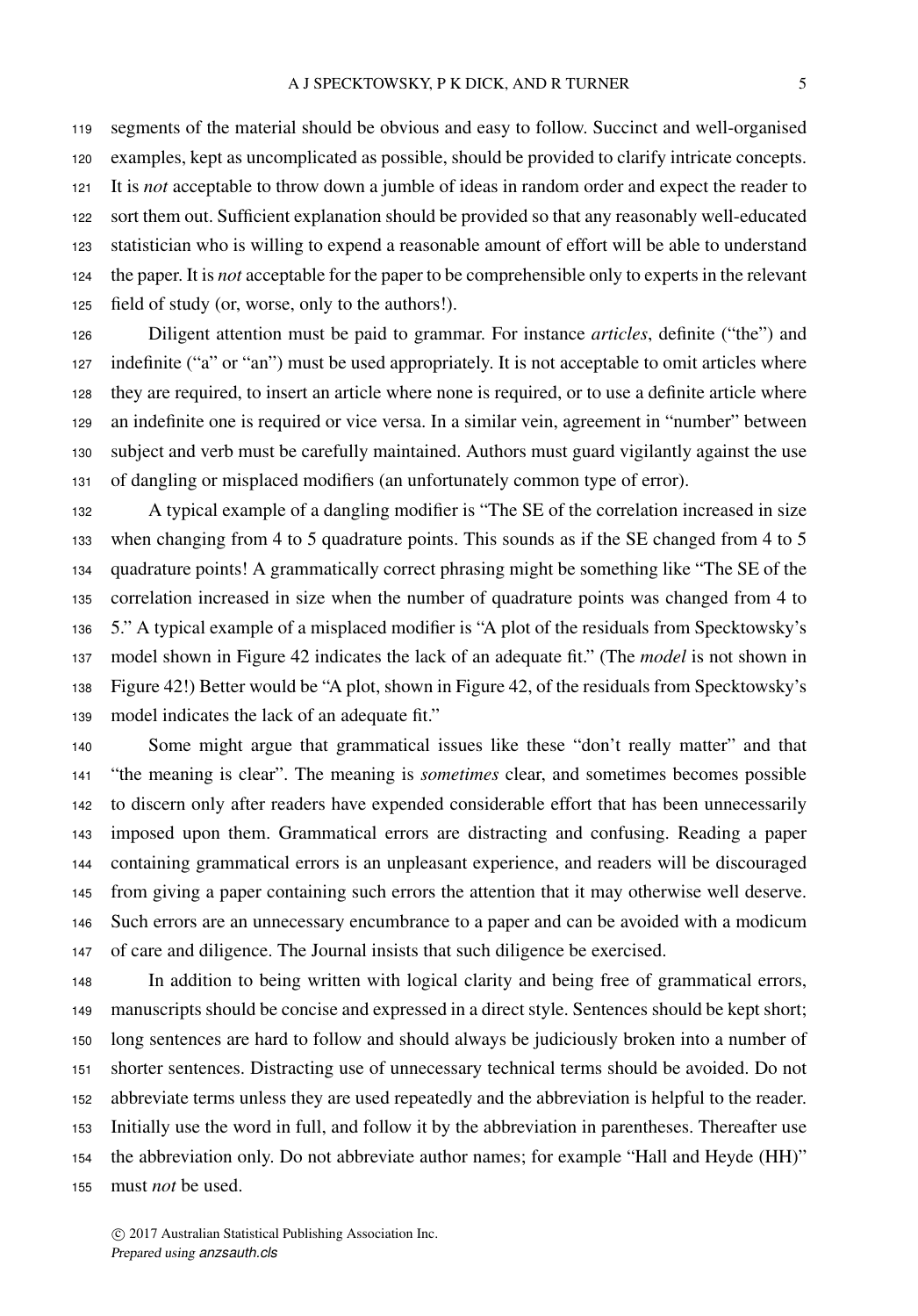#### 6 HOW I ROSE FROM THE DEAD

 Care must be taken with the tense of verbs. Use the past tense when describing something that was done in the past! In particular simulations should be described in the past tense. For example say "We generated 1000 data sets from our parametric model . . . " and not "We generate 1000 data sets . . . ". Use the past tense when referring to results from existing literature. For example, use "Smith & Jones (2007) showed that two plus two equals four", not "Smith & Jones (2007) show that two plus two equals four". Use the present tense in referring to the content of the paper that you are writing: "In this paper we show that the 163 convergence rate is  $o_P (n^{-2/3})$ ." (Not "we showed that".)

 It is the responsibility of the authors to ensure that the use of English language in the manuscript is of a quality suitable for the Journal. If you are not absolutely confident that this requirement is fully satisfied, then have your manuscript checked and *thoroughly* edited by a suitably qualified person. Such a person (whose first language should preferably be English) must have superior English language skills and also be qualified in statistics so as to be able to assess and correct the expression of statistical ideas.

 Failure to ensure an adequate standard of English expression may result in the paper's being rejected at the Technical Editing stage *even though* it has previously been assessed by referees and and an associate editor as being acceptable for the Journal. Referees are experts in the particular field addressed by a given paper and they assess that paper for correctness and value of statistical and scientific content. They rarely read the paper carefully in respect of style and exposition, assuming that this is not their responsibility. This is why the Journal explicitly leaves final acceptance to the Technical Editor. The Journal also reserves the right to modify an accepted paper so as to reduce inadequacies of exposition. Any such modifications will be discussed with authors, where feasible.

 The Journal's publisher, Wiley, provides a service that can assist authors with English-language editing. To find out about this service you may visit:

http://authorservices.wiley.com/bauthor/english\_language.asp

 Authors must be aware that there is a *cost* associated with this service, and this cost must be borne by the author(s) of the paper in question.

## 3. Formatting the title page

 Do not try to create the list of authors, their affiliations and their addresses by hand. This is difficult, kludgy and usually leads to results that are not in keeping with the Journal's requirements (which eventually makes more work for the typesetters). Take a moment to learn to use the macros that the anzsauth document class provides. Look into the *source* file (protoType.tex) that was used to produce this document. Given that you are looking at this document (file protoType.pdf) you presumably downloaded and unzipped the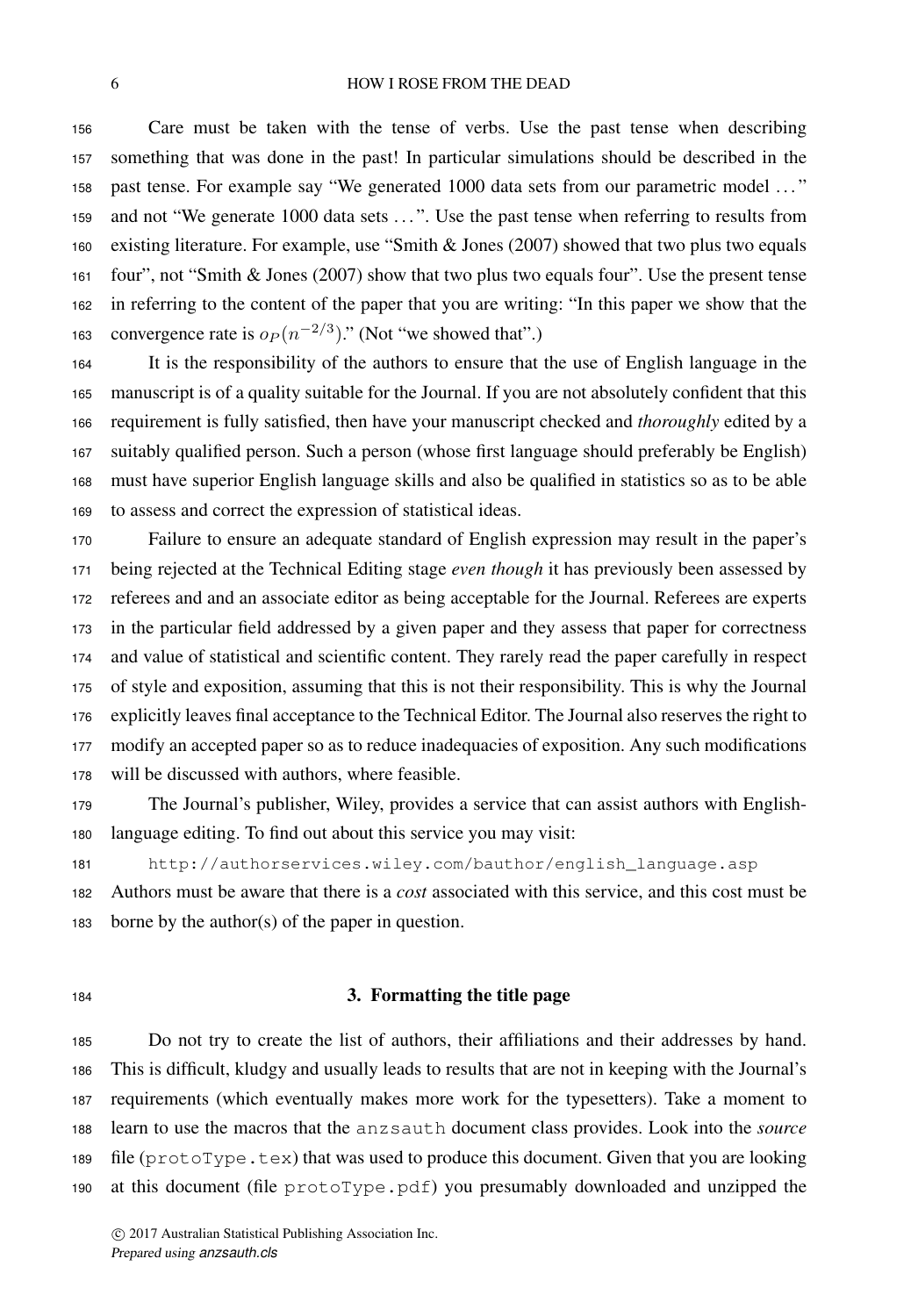zip archive anzsauth.zip from the Journal's web page. The source file is to be found 192 among the files obtained from that zip archive, alongside the  $\star$ ,  $\text{pdf}$  file that you are currently reading. By looking at the structure of this source file, you should be able to quickly discern the way in which these macros should be used.

These macros include:

- 196 \runningheads {...}
- 197  $\bullet$  \author{...}
- 198 \affiliation{...}
- 199  $\bullet$  \address{...}
- \addressnum{...}
- \keywords{...}
- $202 \qquad \bullet \ \ \backslash \ \text{ack} \ \{ \ldots \}$

 Note also that using the "abstract" environment, delimited by "\begin{abstract}" and "\end{abstract}", produces the correct heading "Summary" as required by the Journal. By learning to use these resources you will in the long run save a *great* deal of time and dramatically reduce the effort that you expend.

# 4. Bibliographic References

# 4.1. The Journal's citation rules

 The Journal (for the sake of consistency; see Section 5) imposes a number of strict rules or conventions on the way that citations are formed. Authors *must* follow these conventions. Just as you are advised not to format the title page "by hand", you are strongly encouraged not to produce your citations and your list of references in an ad hoc one-by-one manner. Instead use the (very well designed) tools that are available for the purpose. That is, make use 214 of BIBT<sub>F</sub>X and the anzs j bibliography style (see Section 4.2). If you do so, then (most of) the Journal's required conventions will be followed automatically, thereby saving you a great deal of work and a great many headaches.

 If you insist on "doing things your own way", then you must *read carefully* the relevant section of "*ANZJS* Style Guide for Authors" (to be found in the file styleGuide.pdf which is included in the zip archive in which you found the document that you are currently reading) and carefully follow the specifications given.

221 **Example 121** A rule that  $BIBT<sub>F</sub>X$  and the anzs j bibliography style will *not* automatically handle for you is that the names of journals appearing in the reference list must be *not be* abbreviated. This is a

# CHANGE or REVERSAL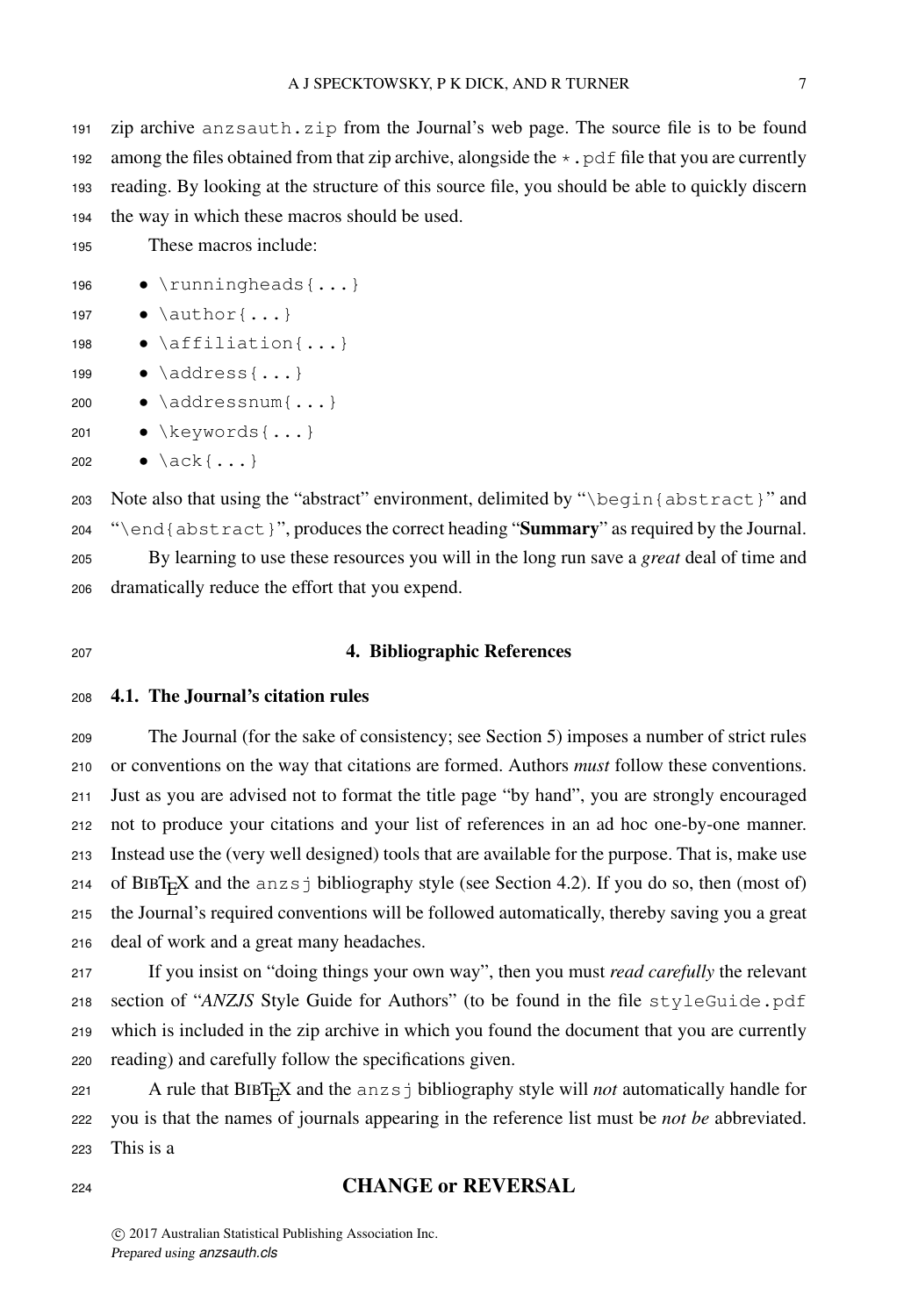of Journal policy from what it has been in the past. (One might be inclined to say that it is an "about face" or retreat, or climb-down.) If you have struggled to dutifully make your references accord with the previous policy that demanded that journal names be abbreviated in accordance with "standard abbreviations" and have arduously combed the web to find out just what these standard abbreviations are . . . well, I can only apologise. You are however owed some explanation:

 The Editorial Board were unanimously of the opinion that the policy of demanding abbreviated Journal names was probably adopted in the dim distant past to save time for typesetters, and has little function in today's circumstance. The only actual benefit of this policy is that there is a tiny space saving, and this tiny benefit comes at the cost of unnecessarily adding tedious work to authors' responsibilities. It also has the disadvantage of making our papers less accessible to readers, especially non-statisticians/mathematicians. Some readers may know that *Stat. Neerl.* is *Statistica Neerlandica*, but many will not. The change in policy is one small step toward making statistics research more user-friendly.

 Consequently *please* do not abbreviate journal names. At all. Ever. Please *consistently* give journals their full title. Again I apologise (on behalf of the Editorial Board) if this causes you inconvenience and results in your having wasted (substantial) time and effort.

 Another rule that cannot be automatically handled is that reference may not be made to a paper "submitted for publication" or to a "personal communication". The essential criterion for inclusion in the reference list is that any such reference must be obtainable by a reader: thus a Technical Report is OK and a paper accepted for publication is OK. You may, if you wish, put into the text a kind of acknowledgement of the form "It was pointed out to me by Fred Nurk (*pers. comm.*) that Bayesian statistics is a load of dingos' kidneys." However such references must *not* be listed in your bibliography.

 Likewise references to unpublished data may be cited in the text (e.g. "I. Poobah, unpublished data, 2000)" but must not appear in the list of references. Otherwise all citations mentioned in the text, tables or figures must be listed in the reference list. A work must *not* appear in the reference list *unless* it is cited in the text.

# 253 4.2. Using  $BIBT<sub>F</sub>X$

254 Authors are **STRONGLY** encouraged to make use of the resources provided by BIBT<sub>E</sub>X in preparing their lists of references and in citing these references in their documents. This is easy to do and helps to make sure that the reference list and citation conventions conform to the Journal's requirements. The Journal has its own "bibliographic style" ("anzsj") which is based upon the natbib package.

To use BIBT<sub>E</sub>X you need to do the following: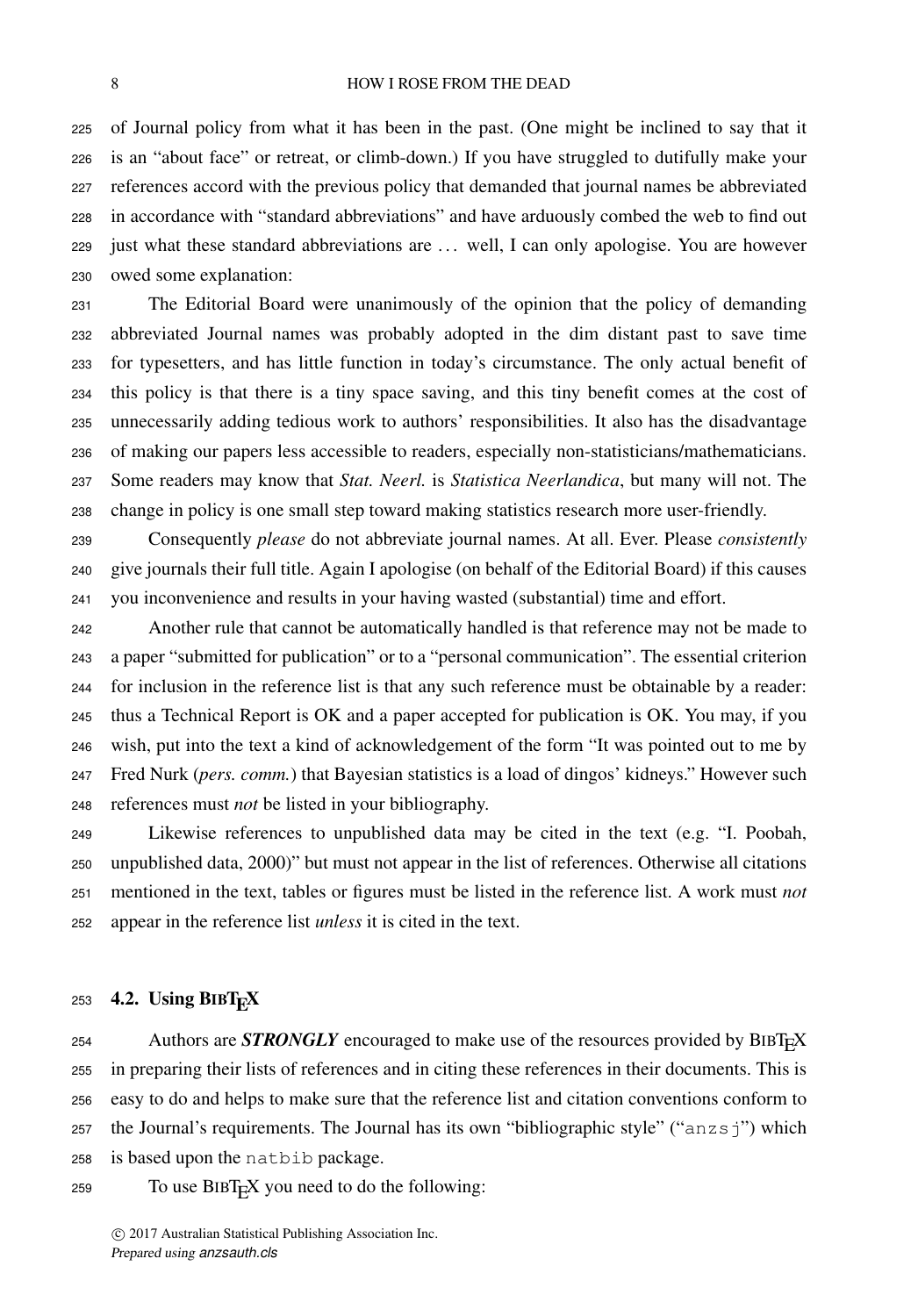260 1. Prepare a "bibliographic information"  $(*$ . bib) file containing appropriately structured information about all of the references that you will cite in your document. Note that this file can contain information about references that you *do not cite* in your document. Only those references cited will appear in the list of references. This allows you to prepare a single bibliographic information file that can be used for multiple papers with overlapping but not identical reference lists. Of course when submitting a paper 266 you may wish to upload only a cut-down  $\star$ . bib file that contains only the relevant references (rather than a very large bibliographic information file with a plethora of irrelevant entries).

 The way that the information in your bibliographic information file should be structured is illustrated by the example file protoRefs.bib that accompanies the document that you are currently reading. Imitating the entries in this example file should allow you to create just about any references you need to use. More information may be found in Mittelbach & Goossens (2004). There are also many resources to be found on the web by doing a Google<sup>TM</sup> search on "bibtex".

 2. At the end of your LATEX source for your document place the line \bibliographystyle{anzsj}.

277 3. Following this line place the line  $\bmod$  {xxx} where "xxx" represents the *stem* (without the .bib extension) of the name of your bibliographic information file. E.g. in preparing the current document I used the line \bibliography{protoRefs}.

# 4.3. Citing references

282 Cite references by using  $\cite\dots}$  and variants thereof. Some discussion of 283 the possible variants is to be found in Section 4.4. The ... ellipsis in  $\text{cite}$ ...} represents the identifier for the item being cited. If you (sensibly) use BIBT<sub>E</sub>X, the identifier is provided in the first line of the bibliographic information about the item being cited. For example *The* LATEX *Companion* referred to above was cited in this document via \cite{MittelbachGoossens2004}. The relevant item in protoRefs.bib begins

@book{MittelbachGoossens2004,

289 If you do not use  $BIBT<sub>F</sub>X$ , then the identifier is given as the "cite\_key" for the appropriate item in the list of references following \begin{thebibliography}{...} line in your 291 LAT<sub>EX</sub> document.

 The way that the identifier is formed is fairly arbitrary; construct identifiers in your bibliographic information file in whatever way suits your fancy. My personal paradigm is to construct identifiers from the author's name (or authors' names) followed by the year as in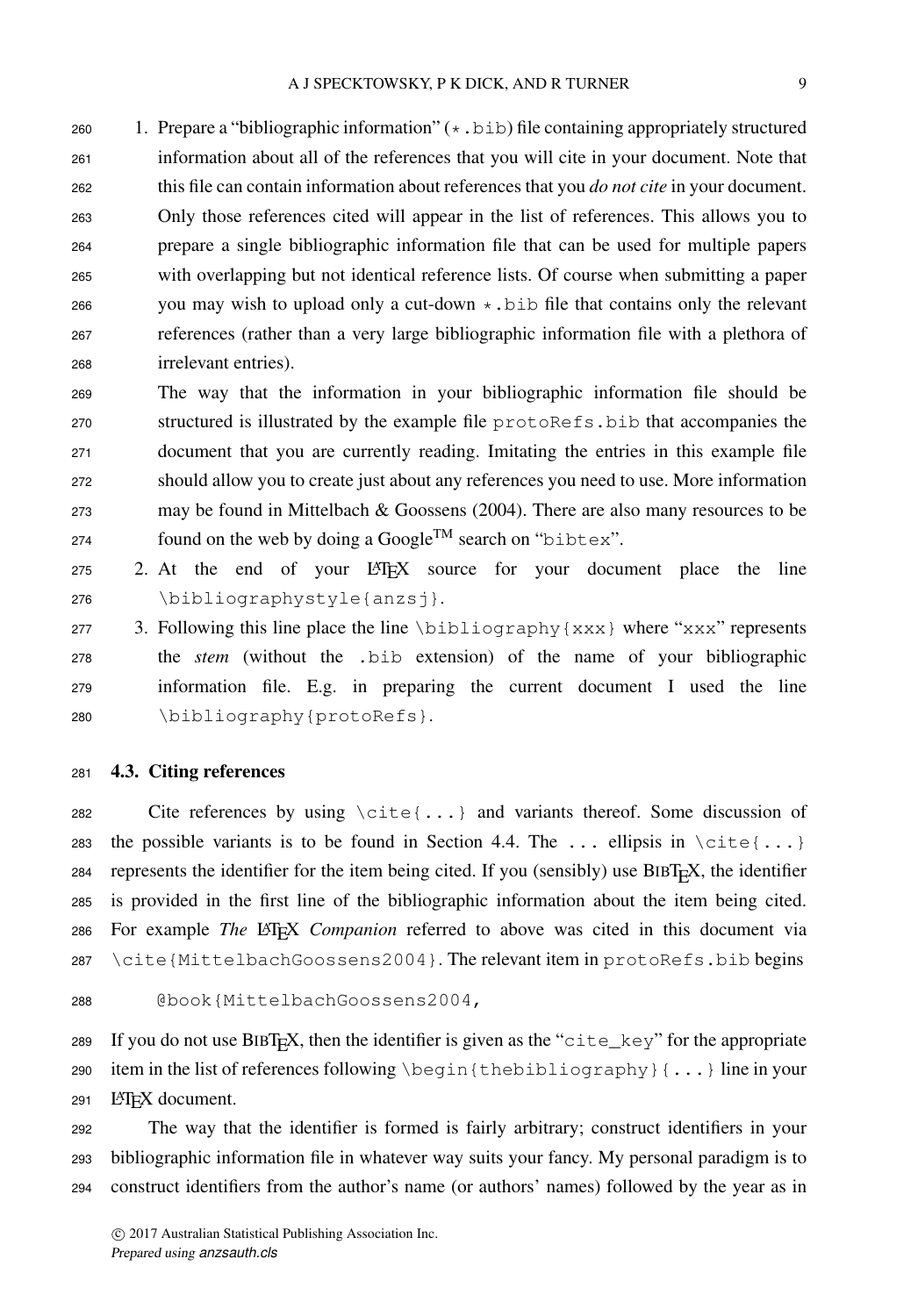the example given above. If there are more than two authors I just use the first author's name followed by "EtAl" and the year. E.g. for an article by Fred Nurk, Melvin Mingdinkler and Hoo Hee, published in 1984, I use the identifier NurkEtAl1984. I emphasise that this is just my personal convention that I have found useful; you are under no obligation to follow it.

# 4.4. Variants of the basic citation command

301 In addition to the "usual" citation command " $\text{cis}$  there are a number of alternative citation commands that can be used to create special punctuation structures in particular 303 circumstances. For example you can use  $\c{either}$ ...} to obtain just the author's name (without the year) as in:

 The major results that have so far appeared in this area are due to Mingdinkler (1999). In this paper we further explore and elaborate upon the ideas introduced 307 by Mingdinkler ....

 (The final "Mingdinkler" was produced using \citeauthor{...}.) Another example 309 of the use of  $\clap{\c{...}}$  is "This problem was addressed in the book by Thecowsoutside."

 Another variant of \cite{...} is \citeyear{...} which is used to produce only the year of the reference being cited. E.g. "These ideas were also discussed in a number of papers by Coyote which appeared in 2001, 2007 and 2010." A variant of this variant is  $314 \text{ } \c{either}$   $\c{...}$  which causes the cited year to be enclosed in parentheses, e.g. "S. Pussycat (1989), in a discussion of a read paper of the Royal Ornithological Society, pointed out that there remain in the public mind a large number of misconceptions about the behaviour patterns of canaries." Of course the same effect could be achieved by *not* keying in the text "S. Pussycat" and simply using \cite{Pussycat1989} so it's a bit hard to see when you would actually need to use \citeyearpar.

320 Yet another variant of  $\cite{...}$  is  $\cite{...}$  which encloses the whole citation, rather than just the year, in parentheses. E.g. "Some authors prefer the hack (Cook 1966), others the hew (Moore 1967), and still others opt for a combination (Cook & Moore 1968)."

324 A couple of somewhat subtle variants are  $\cit$  citealt {...} and  $\cit$  tet {...}. In the second of these the "t" stands for "text" and produces a citation that is suitable for 326 appearing in a line of text. Well, I hear you cry, doesn't just plain  $\text{cite}$ ...} do that? 327 Yes it does, *mostly*. In "simple" usage \citet{...} and \cite{...} produce exactly the same result. However, if one supplies the optional first argument to these commands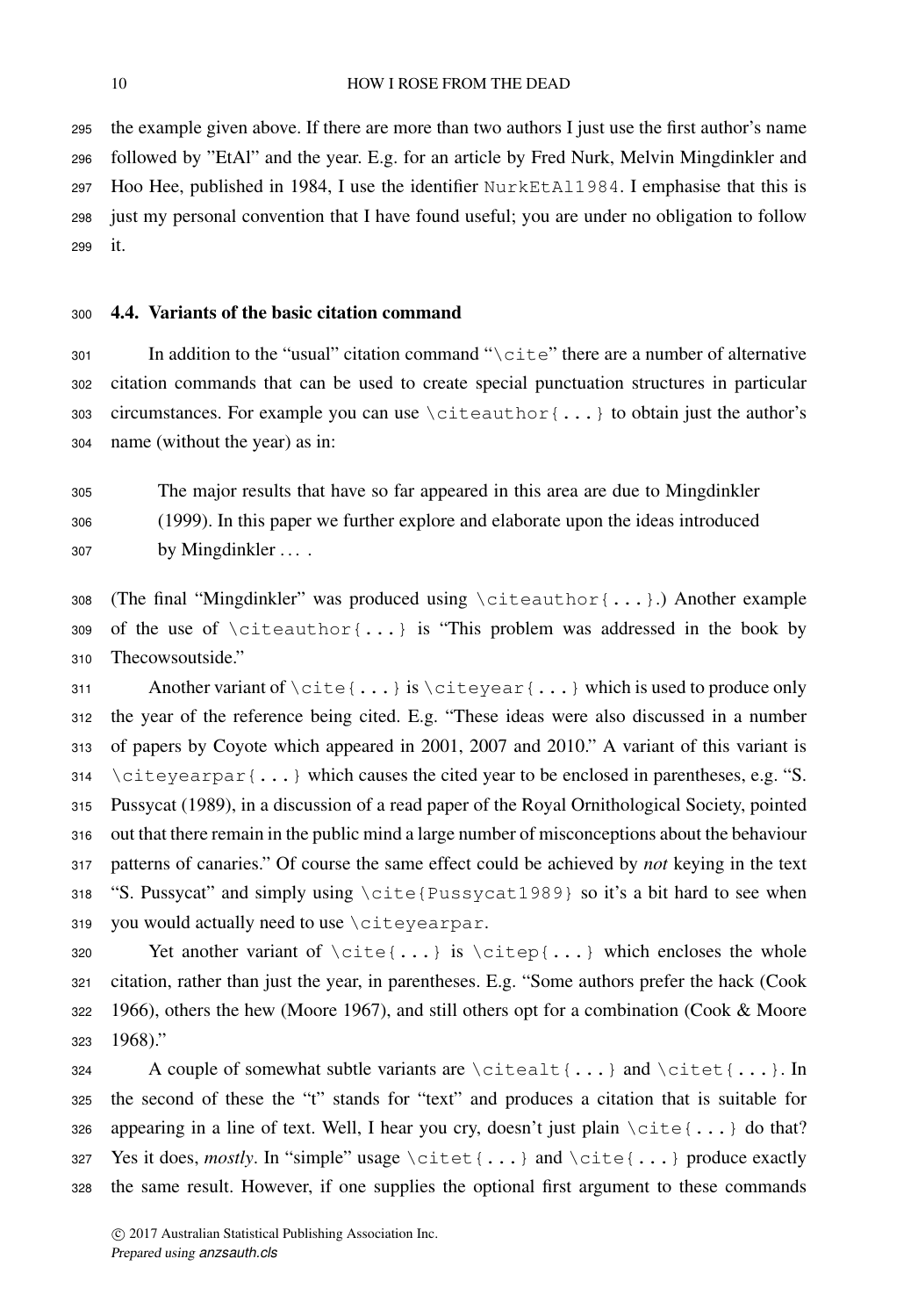(see Section 4.5) the results produced are different in an important way. We defer giving an example to Section 4.5.

331 The  $\c{either} \ldots$  variant basically has the effect of removing the paren- theses from around the year (or from around the year and "optional first argu- ment"). Compare \cite{Coyote2010} which produces "Coyote (2010)" with \citealt{Coyote2010} which produces "Coyote 2010". An example of the use of \citealt which involves its "optional first argument" is given in Section 4.5.

## 4.5. Locating references precisely

 Finally a desideratum, or a plea, rather than a rule as such: Where you have referred to a book, or even a long paper, *please* give some indication (for example a page number or a section number) to help your readers locate the precise reference. This is part of the general exhortation "Have some consideration for your readers!"

 References to specific locations (pages, sections, theorems etc.) should take the form "(Mittelbach & Goossens 2004, Section 2.4)". That is, the citation should take the foregoing form rather than "Section 2.4 of Mittelbach & Goossens (2004)". This is handled for you 344 automatically by the  $\text{cite}\{\ldots\}$  command if you make use of the optional first argument of this command. E.g. use \cite[Section 2.4]{MittelbachGoossens2004} to get the appropriate form of the citation referred to above.

 This example produces (as you can see) a result entirely enclosed in parentheses. Suppose you want to say "See for instance Mittelbach & Goossens (2004, Section 2.4) for additional commentary." As foreshadowed in Section 4.4, to achieve this effect you can invoke the command \citet[Section 2.4]{MittelbachGoossens2004}. Another possibility, which gets rid of parentheses completely, is to use \citealt[Section 2.4]{MittelbachGoossens2004}. (This is the example of the use of \citealt with an optional first argument, as promised in Section 4.4.) Use of this command would serve to produce "See for instance Mittelbach & Goossens 2004, Section 2.4 for additional commentary."

 For page references you may use either the form "p. 42" as in 357 \cite[p. 42]{Dick1971}, or "page 42" as in \cite[page 42]{Dick1971}. Likewise for multiple pages you may use either \cite[pp. 42--76]{Dick1971} or 359 \cite [pages  $42--76$ ] {Dick1971}. However you must be consistent and stick with one form or the other throughout the paper. Note there must be a *space* between the full stop or period and the following page number.

 Finally I would like to comment briefly on the convention with regard to citing papers 363 with multiple authors. This convention is followed automatically if you use BIBT<sub>E</sub>X and the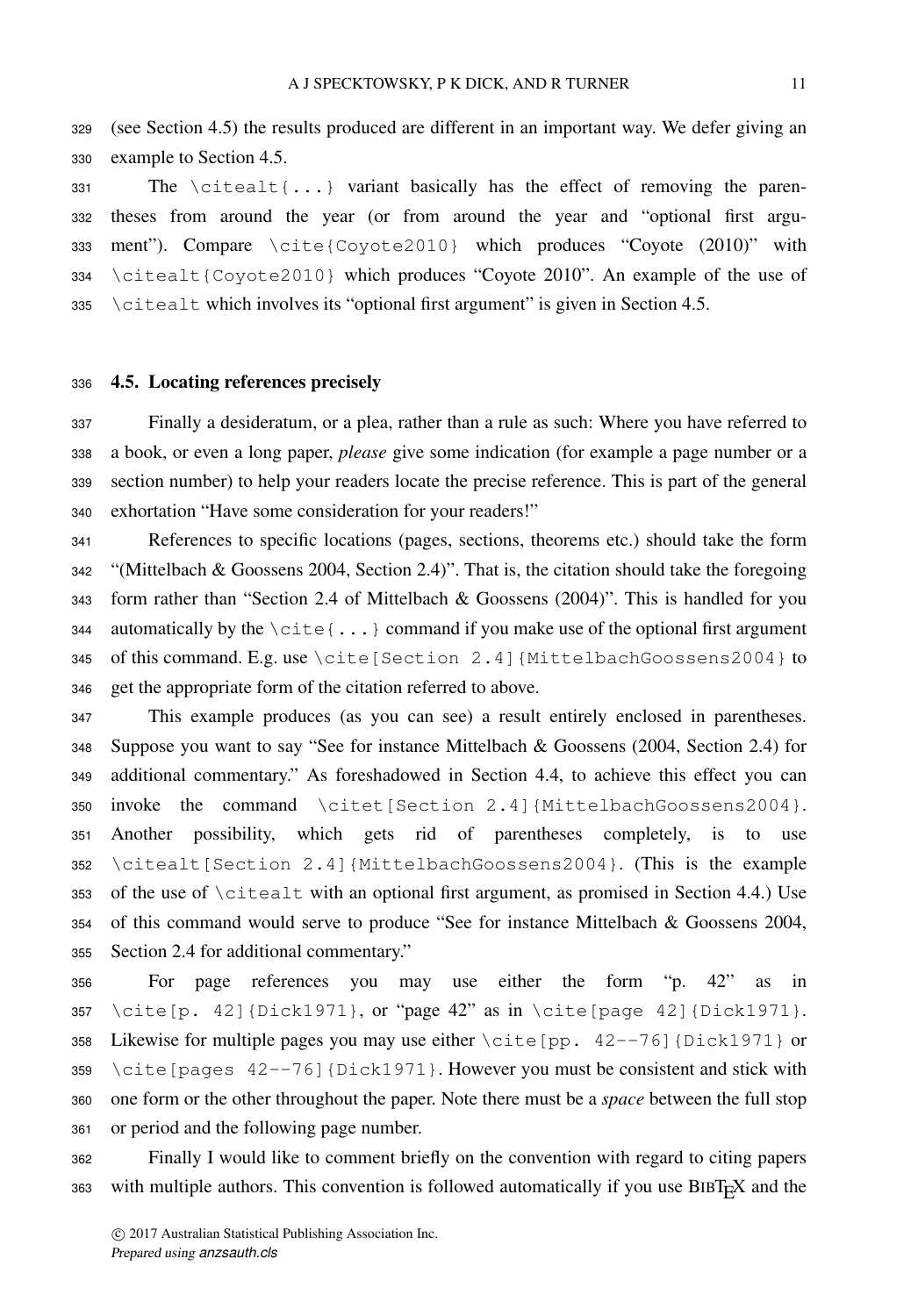anzsj bibliography style, but if you don't, then you will need to take explicit cognizance of this convention:

- For papers with three or fewer authors, all authors' names must be given in a citation. E.g. a paper with authors Fred Nurk, Melvin Mingdinkler and Hoo Hee, cited via \cite{NurkEtAl1984}, would yield "Nurk, Mingdinkler & Hee (1984)".
- For papers with four or more authors, only the first author's name, followed by "et al." should be given in a citation. E.g. a paper with authors D. Trump, M. Rubio, T. Cruz, J. Bush, J. Kasich and B. Carson, cited via \cite{TrumpEtAl2021} would yield "Trump et al. (2021)".

 This is a change of policy from what was previously stated in the Author Guidelines provided on the Journal's web page. Both the guidelines (which, by the way, were inconsistent 375 with what was actually implemented by the anzs j bibliography style!) *and* the anzs j.bst bibliography style file have been adjusted. The convention formerly stated in the guidelines was intricate, slightly tricky to adhere to and rarely enforced. The adjustment provides a simpler and "cleaner" protocol, achieves an admirable consistency between guidelines and actual practice and makes life a lot simpler for everyone.

## 5. Notational Conventions

 It may seem dogmatic, but the Journal has some strict rules about notational conventions that must be followed. The reason for these rules is simply *consistency*. One and only one convention must be followed, otherwise the result is a visually unpleasant hodge-podge. Which convention is chosen does not usually matter very much, but a single one must be chosen and used consistently. The choice is made by the Journal; authors must follow it.

 A few of the more important examples of these conventions are listed below. Many others are given in the document "*ANZJS* Style Guide for Authors" as mentioned in Section 1.

- 388 1. The transpose operator: This must be represented as a sans-serif  $\top$ , which is most easily 389 rendered in  $\angle$ ET<sub>E</sub>X by \top.
- 

 2. The symbols "∀" and ∃: Do *not* use them! Use *words* — "for each" or "for all" and "there exist(s)".

- 3. Random and non-random quantities: (Scalar) random variables should generally be denoted by upper case letters such as X or Y. Non-random quantities should be 394 denoted by lower case letters. An observed value of  $Y$  would be denoted by  $y$ .
- 4. Vectors and matrices: Vectors quantities should be indicated by bold face font, e.g.  $y$ . Vectors of observations should be presented as (boldface) lower case letters (such as the  $y$  example just given) whereas vectors of random variables should be presented as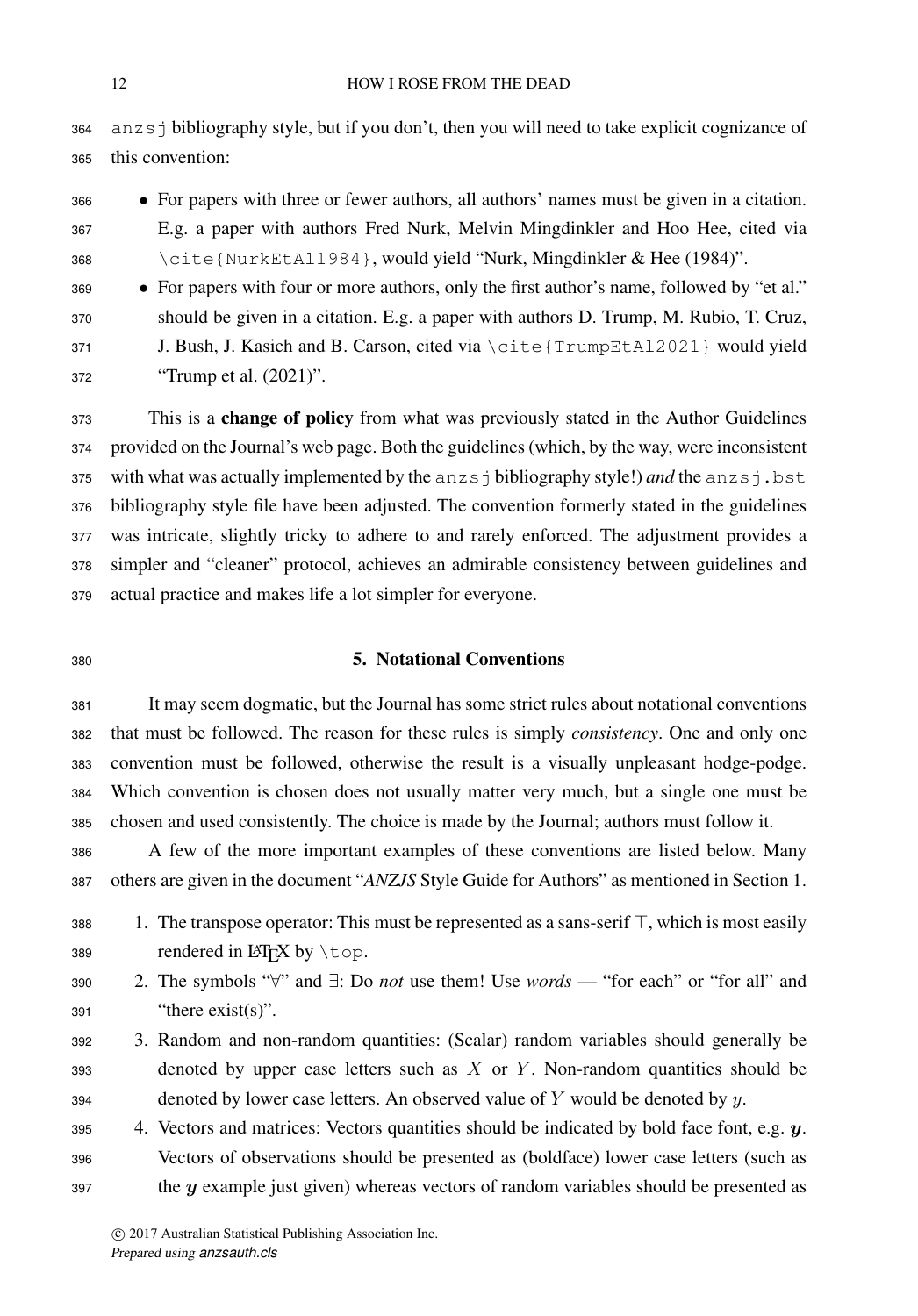| 398 | bold face upper case letters: Y. Matrices should also be presented as bold face upper                          |
|-----|----------------------------------------------------------------------------------------------------------------|
| 399 | case letters: $M$ .                                                                                            |
| 400 | 5. Expectation: Use "E" (ordinary Roman font) for the expectation operator, and enclose                        |
| 401 | the argument of this operator in <i>parentheses</i> as in $E(X)$ .                                             |
| 402 | 6. Variance, covariance and correlation: Likewise use "var", "cov" and "cor" (ordinary                         |
| 403 | Roman font, all lower case) for the variance, covariance and correlation operators.                            |
| 404 | operators, as in var $(X)$ , $cov(X, Y)$ and $cov(X, Y)$ .                                                     |
| 405 | 7. Probability: Use "Pr" for the probability function, and enclose the argument of this                        |
| 406 | function in <i>parentheses</i> as in $Pr(A)$ . The probability function is best rendered in LAT <sub>E</sub> X |
| 407 | by using $\Pr$ .                                                                                               |
| 408 | 8. Do not begin sentences with symbols (mathematical or otherwise). A sentence <i>must</i>                     |
| 409 | begin with a <i>word</i> that can be capitalised. For example, instead of " $\Phi(x)$ is a cumulative          |
| 410 | distribution function ", use "The function $\Phi(x)$ is a cumulative distribution function                     |
| 411 |                                                                                                                |

 Note that following the foregoing (and other) conventions can be facilitated by defining the appropriate mathematical "commands" using the \newcommand{} facility provide by 414 LATEX. Examples of this use of  $\newcommand{\}$  \newcommand{} are provided in the LATEX source file previously referred to. In particular the expectation operator and the variance, covariance and correlation operators (items 5 and 6 above) are defined in the preamble of this source file. By imitating these, and the other examples in the preamble, you can construct a convenient "shorthand" that will allow you to produce notation conforming to the Journal's convention using a minimal number of keystrokes.

### <sup>420</sup> 6. Equation numbering

<sup>421</sup> An equation should be given a number *ONLY IF* if it is referred to elsewhere in 422 the paper. Use  $\setminus$  [ ...  $\setminus$  ] to display an equation *without* a number. You can use 423 \begin{eqnarray\*} ... \end{eqnarray\*} (as I always used to do until the error <sup>424</sup> of my ways was recently pointed out to me) to display an array of equations without numbers, 425 but it is better (see Madsen (2006)) to use  $\begin{array}{ccc} \text{aligned} & \ldots & \end{array}$ ...  $\end{array}$ 426 You will need to have the package amsmath loaded in order to have access to the align $\star$ 427 (and the align and split — see below) environments. Examples:

$$
\Pr(K=k) = \binom{n}{k} p^k (1-p)^{n-k}
$$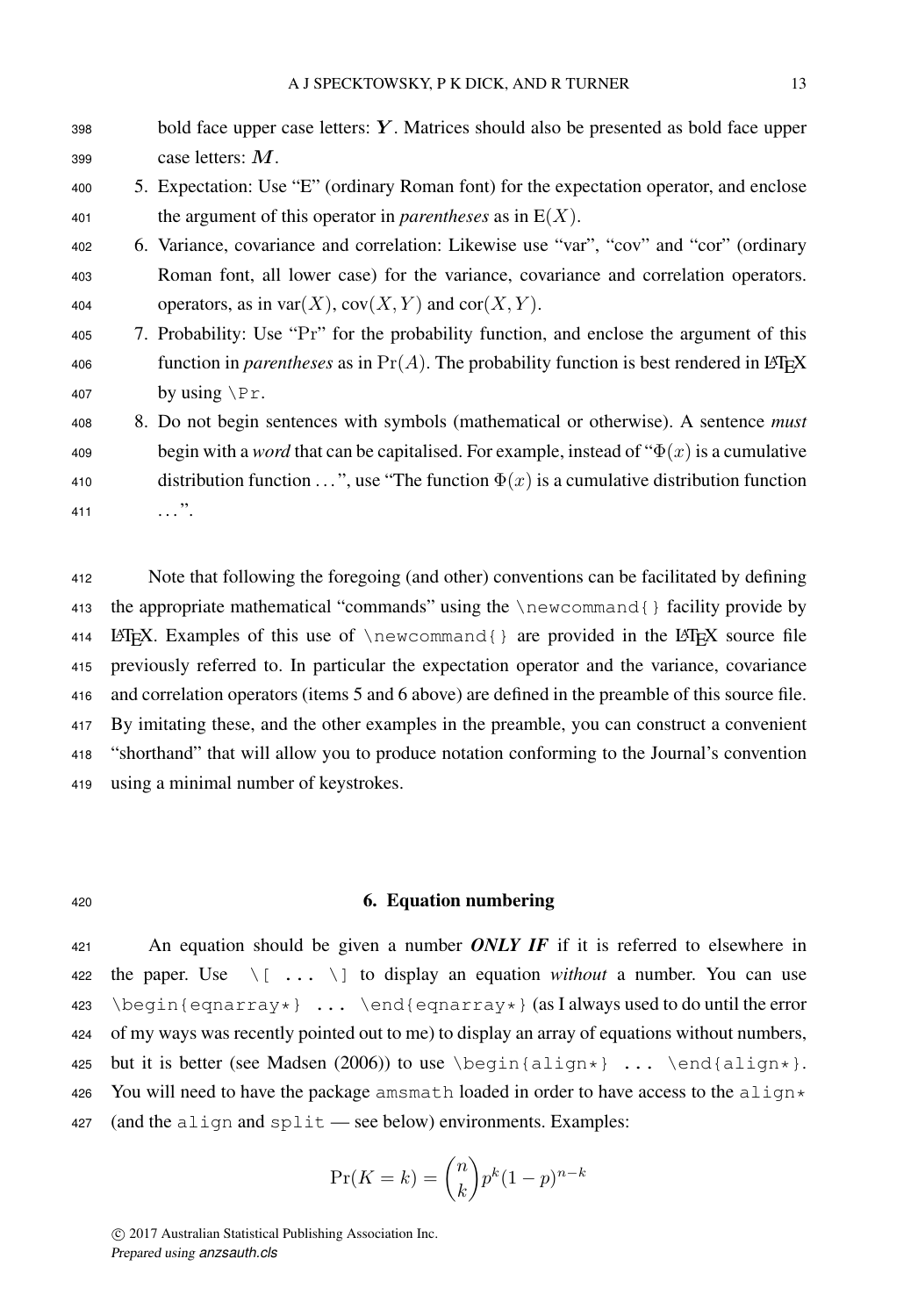and

$$
P_0(x) = 1
$$
  
\n
$$
P_1(x) = x
$$
  
\n
$$
P_2(x) = (3x^2 - 1)/2
$$
  
\n
$$
P_3(x) = (5x^3 - 3x)/2
$$
  
\n...  
\n
$$
P_{n+1}(x) = ((2n + 1)xP_n(x) - nP_{n-1}(x))/(n + 1)
$$

 Use \begin{equation} ... \end{equation} to display an equation *with* a 429 number. You can use \begin{eqnarray} ... \end{eqnarray} to display an array of equations with numbers, but as for un-numbered arrays of equations it is better to use \begin{align} ... \end{align}. Very often you will wish to have only one number associated with an array of equations. To suppress equation numbers you can use the \nonumber command with align, but you get a sexier result if you use split inside an equation environment. Examples:

$$
\mathcal{E}\left(\sum_{i} h(x_i, \boldsymbol{X} \setminus \{x_i\})\right) = \mathcal{E}\left(\int_W h(u, \boldsymbol{X})\lambda(u, \boldsymbol{X}) du\right)
$$
(1)

<sup>435</sup> and

$$
\alpha \beta = \bar{x}
$$
  
\n
$$
\alpha \beta^2 = s^2
$$
\n(2)

<sup>436</sup> Note how the label (i.e. "(2)") is vertically centred with respect to the array of equations. See 437 the LATEX source for the foregoing example in the file  $\text{protorype}.\text{tex}$  tex for guidance as to <sup>438</sup> how all this is done.

439 Displayed equations which *are* numbered should be numbered consecutively (1), (2), ..., throughout the paper, including in the appendices if any. (I.e. they should *not* be numbered "within sections".) The required behaviour is the default in LATEX. As long as you do not take any overt action to mess it up, you will get the appropriate style in your document.

#### <sup>443</sup> 7. Figures and Tables

<sup>444</sup> Figures and tables often cause problems with the processing of papers. Here are a few <sup>445</sup> comments on the preparation and presentation of such displays, with an example of each <sup>446</sup> type. Of course the "content" of these examples is just flippant, frivolous nonsense, as my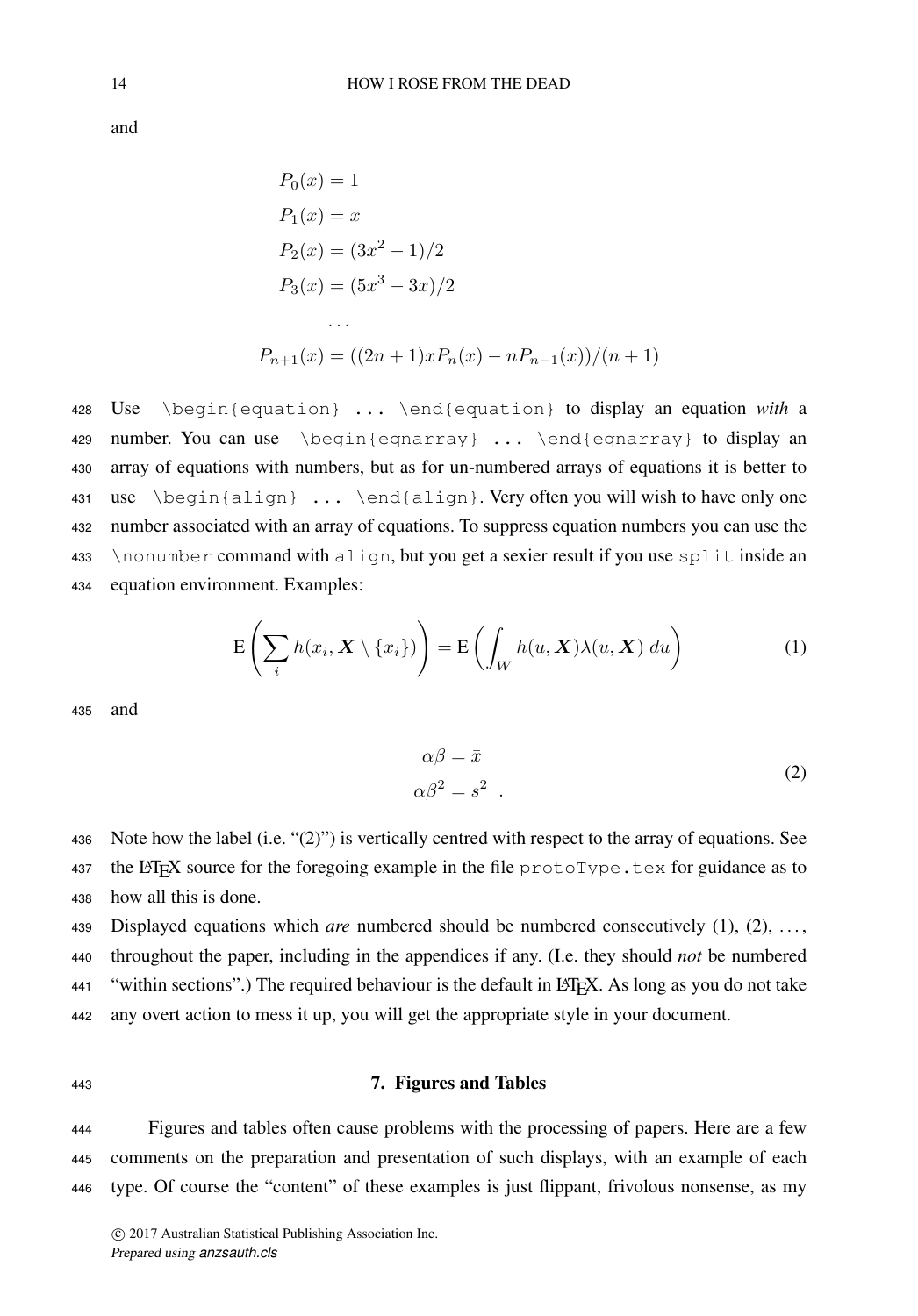examples usually are. (These examples are meant to be humorous; as I indicated previously, whether you find them funny depends on your sense of humour.)

 It can be a major annoyance if authors supply each panel of a multi-panel figure as a separate figure file. When this is done, authors usually proceed by arranging the panels, within an array that constitutes a single figure, by juxtaposing the commands used to input the figures in an appropriate manner and inter-leafing appropriate line breaks. Although this is all do-able, and may lead eventually to a visually acceptable figure, it makes extra work both for the author and for the typesetters. It also adds a substantial amount of tedious work to the procedure of uploading the final version of the paper to ScholarOne since each panel then has to be uploaded individually.

 It is much better to create a multi-panel figure in a single figure file, using appropriate graphics techniques. In R (the recommended software for creating figures) this basically 459 boils down to making use of the  $\parrow$ par(mfrow=c(n1,n2)) command before issuing the 460 plot() commands that produce the graphical displays in each panel. (In the foregoing, n1 and n2 represent the dimensions of the array of panels. In the example shown in Figure 1, n1 and n2 are both equal to 2.)

 Another important issue is making sure that line types and plotting symbols are *distinguishable* in black and white. Figures appear in the print version of the Journal in black and white *only* unless authors specifically request that some or all of the figures appear in colour and are *willing to pay a charge* to cover the extra costs that are incurred in printing colour figures. So unless you wish to pay this charge — roughly speaking \$350 USD per figure — you should prepare your figures in black and white, and do this from the very start. (Figures that are prepared in colour and then converted to black and white in the printing process look awful! Consequently the Journal does not countenance this practice.) In particular, lines in different categories should be distinguished by *line type* — solid, dashed, dotted . . . , and not by colour. A modest example is given in Figure 1. Sometimes it is useful, or perhaps even necessary, to distinguish categories by means of line *thickness* but proceeding in this way requires a great deal of care.

 Note that colour figures can appear in the online version of the paper for *free*! However care must be taken, since *only one* version of the text of the paper is produced. Consequently the online colour figures, and captions and references to figures in the text, must be structured in such a way as to make sense both to readers of the black-and-white (print) version and the colour (online) version. See styleGuide.pdf, Section 5.1, for a bit more detail.

 A common error in respect of tables is making them overly elaborate. Remember that the purpose of a table is to convey information! If a table is excessively complex, the reader's eyes will glaze over and he or she will skip the table, resulting in no information at all being 483 conveyed. In particular, if a table is too wide to fit on a page and has to be rotated  $90^\circ$  in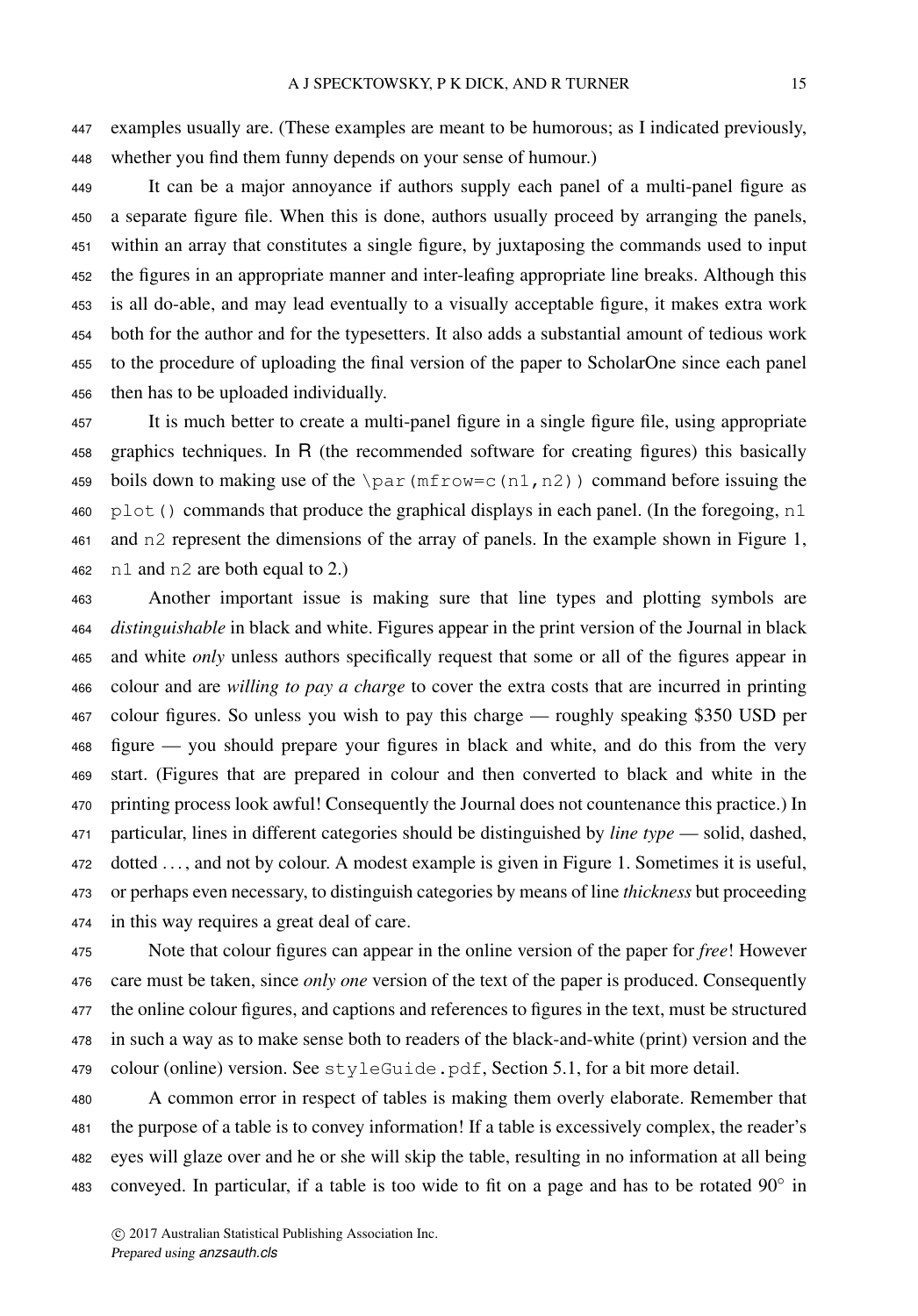

Figure 1. Characteristics of the Lesser Tasmanian Drop Bear (farkling fraction, intracranial perspicacity and serendipity all in furlongs per fortnight) plotted against body mass (kilograms). The observations were made on samples obtained at four locations in Tasmania. Plotted points represent the raw observed values; plotted lines represent non-parametric fits to the raw data.

 order to be displayed, then you are trying to put an excessive amount of information into a single table. The Journal will henceforth *insist* that tables fit vertically onto a single page. If your paper contains tables that do not satisfy this condition then you will be required to re-design your table accordingly. Possibilities for effecting the re-design include eliminating some of the "information", splitting the table into two or more smaller tables and putting all or part of the table into the online supplementary material. An example of a reasonably perspicuous table is given in Table 1. As stated in the "*ANZJS* Style Guide for Authors" captions for tables and figures should be left-justified and not centred unless the text of the caption fits on a single line. However one-line captions should be centred. For instance if the caption of Table 1 were simply "Dingos' kidneys", then centring would be preferable. When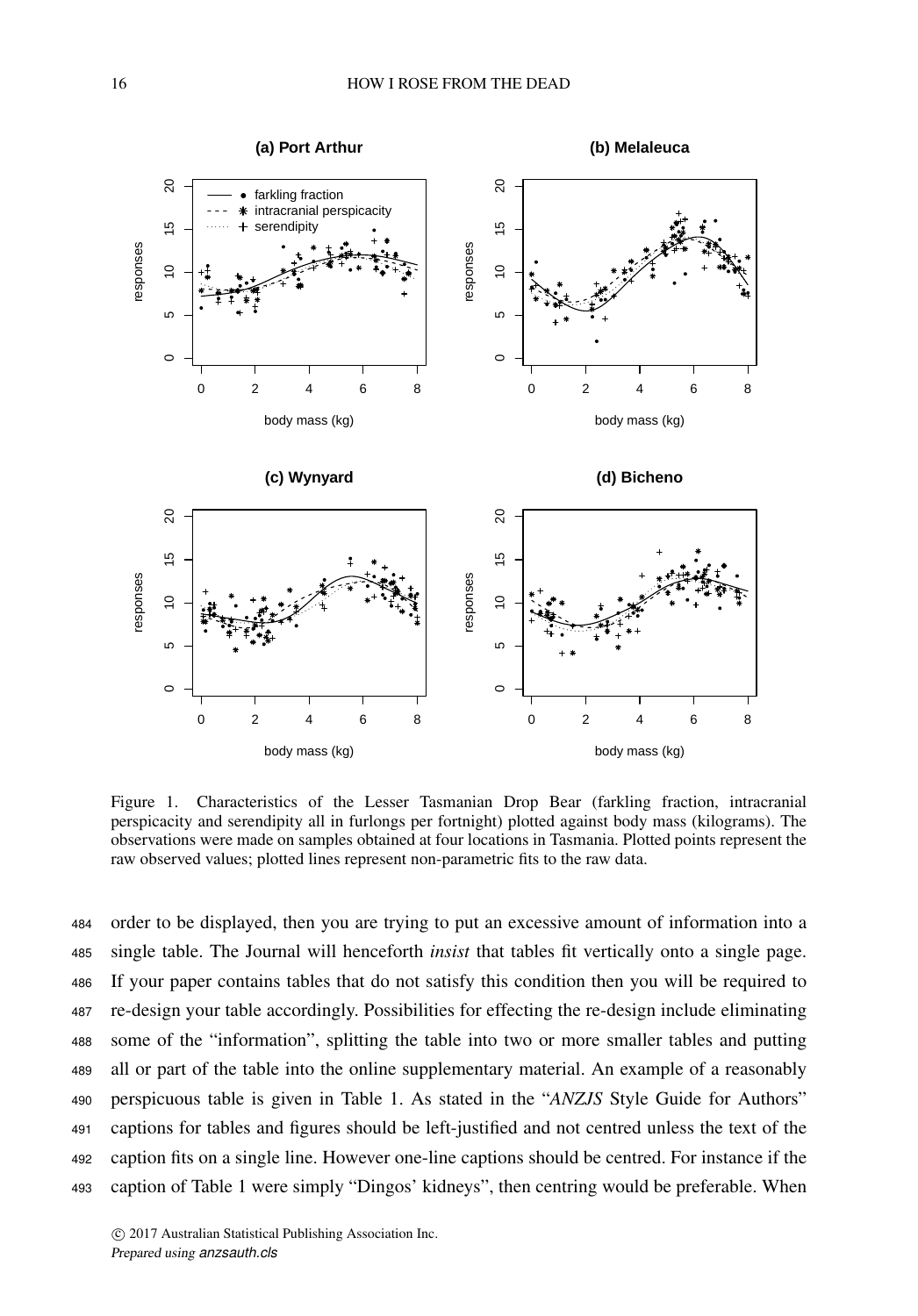| Location    | Body mass (kg.) | Farkling     | Intracranial | Serendipity |
|-------------|-----------------|--------------|--------------|-------------|
|             |                 | fraction     | perspicacity |             |
| Port Arthur | 3.95(2.40)      | 10.14(2.43)  | 9.91(1.99)   | 9.81(2.24)  |
| Melaleuca   | 4.55(2.41)      | 10.48(3.51)  | 10.83(2.94)  | 10.54(3.30) |
| Wynyard     | 3.87(2.70)      | 9.51(2.20)   | 9.40(2.44)   | 9.50(2.23)  |
| Bicheno     | 4.16(2.41)      | 10.46 (2.44) | 10.44(2.64)  | 10.20(2.86) |

Table 1. A load of dingos' kidneys in respect of characteristics of the Lesser Tasmanian Drop Bear. Standard deviations are given in parentheses after the mean values.

 the anzsauth document class is used, captions are automatically centred if the caption fits on a single line. (Note that the document class file anzsauth.cls has recently — as of 06/11/2016 — been adjusted to make table captions more similar in appearance to figure captions. Because of this adjustment, the centring of one-line table captions is now automatic whereas, previously, overt measures were required.)

<sup>499</sup> A table or figure that appears in the paper *must* be referred to in the text, even if only <sup>500</sup> very briefly. That is, there must at the very least be something like "see Figure 17". If there is <sup>501</sup> no such reference, then the corresponding table or figure must not be included in the paper.

# $502$  8. Preparing LAT<sub>E</sub>X and BIBT<sub>E</sub>X documents

## 503 8.1. Editing LAT<sub>E</sub>X source files

504 There are a number of approaches to preparing your  $\star$ . tex and  $\star$ . bib files. A primary 505 consideration is that you should use either a general text editor, or a specialised LATEX editor <sup>506</sup> for this task. Do *not* use a word-processing program as an editor. Using a word-processor <sup>507</sup> introduces a plethora of spurious non-printing characters which will completely mess things <sup>508</sup> up and in all likelihood cause the universe to come to an end.

 Good text editors include vi or vim, emacs, gedit, pico, Crimson, 510 Notepad++, .... Good editors will have support for editing of LATEX such as syntax highlighting and code completion. The Windows<sup>TM</sup> editors Notepad and Wordpad are distinctly inferior in this respect.

513 Among a number of possible specialised LATEX editors, one that has been highly <sup>514</sup> recommended to me by several reliable sources is TeXstudio. This is an open-source, 515 multi-platform, fully-featured editor for LATEX. It allows for easy processing of documents, 516 has support for inclusion of a vast range of characters, provides auto-completion of LATEX <sup>517</sup> commands, has a built-in pdf viewer and a number of other helpful facilities. Other similar 518 programs are Texmaker and (Windows<sup>TM</sup> only) WinEdt.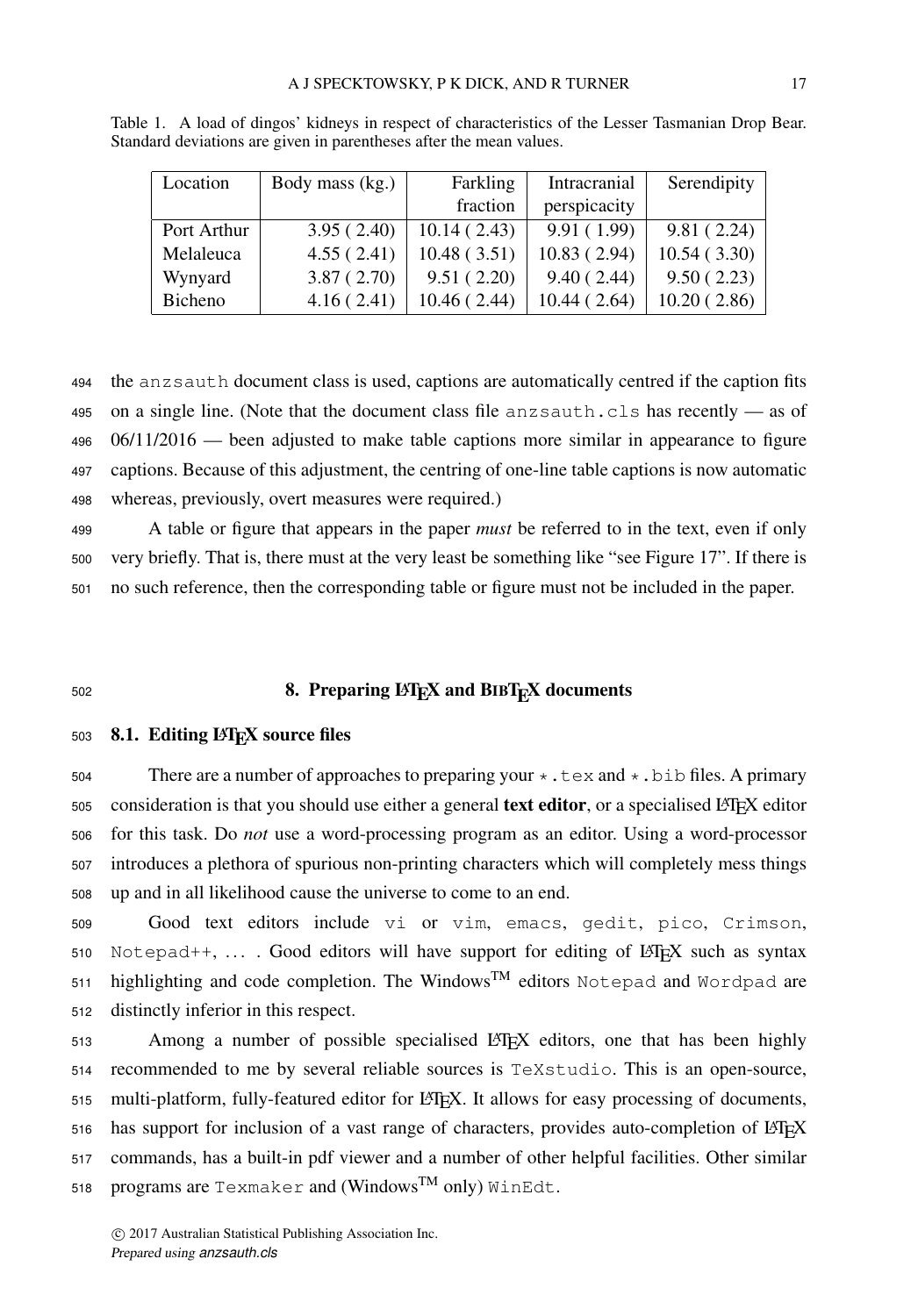Users of Windows<sup>TM</sup> will almost surely make use of L<sup>AT</sup>EX via MIKT<sub>E</sub>X. This is free open source software, and is readily available and easy to install.

 The integrated development environment (IDE) proTeXt is described as being "an 522 easy-to-install T<sub>E</sub>X distribution for Windows<sup>TM</sup>, based on MiKTeX", "which adds the TeXstudio front end to MiKTeX". Some authors may find it helpful.

# 8.2. Processing source files

525 One advantage of using specialised LATEX editors is the ease of processing ("compiling")  $s26$  source files, particularly in respect of handling BIBT<sub>E</sub>X files. Such processing can be accomplished with a single mouse click when TeXstudio, for example, is used.

 If you use a "general" text editor and process the source of your document by means of command line instructions, the procedure requires more steps. To compile a document which 530 uses the BIBT<sub>E</sub>X protocols described in Section 4.2, you need to run LATEX on the document, then run BIBT<sub>E</sub>X, then run L<sup>AT</sup>EX again (possibly several times) until it stops complaining that labels may have changed. Something like:

 latex magnumOpus bibtex magnumOpus latex magnumOpus latex magnumOpus . . .

 (In the foregoing "magnumOpus" represents the *stem* of the name of the file "magnumOpus.tex" containing the source of your paper. You may wish to use pdflatex rather than latex as your "compilation" command.)

 Whether you are using a general or a specialised editor, if you get errors or warnings 544 from the bibtex command you must edit the  $\star$ . bib file and fix whatever was causing the errors (things like commas being left out). After fixing the problem, process the file again (if you are using a specialised editor) or run bibtex again (otherwise). After the initial learning period, the processing procedure all goes very smoothly. Try it. It really does make life a lot easier and saves a lot of time and errors. Once you get used to it you'll never look back.

#### 9. Concluding comments

 This document contains guidance on how to prepare a paper for submission to *ANZJS* 551 by making use of the anz sauth document class for LATEX. You will find that by making use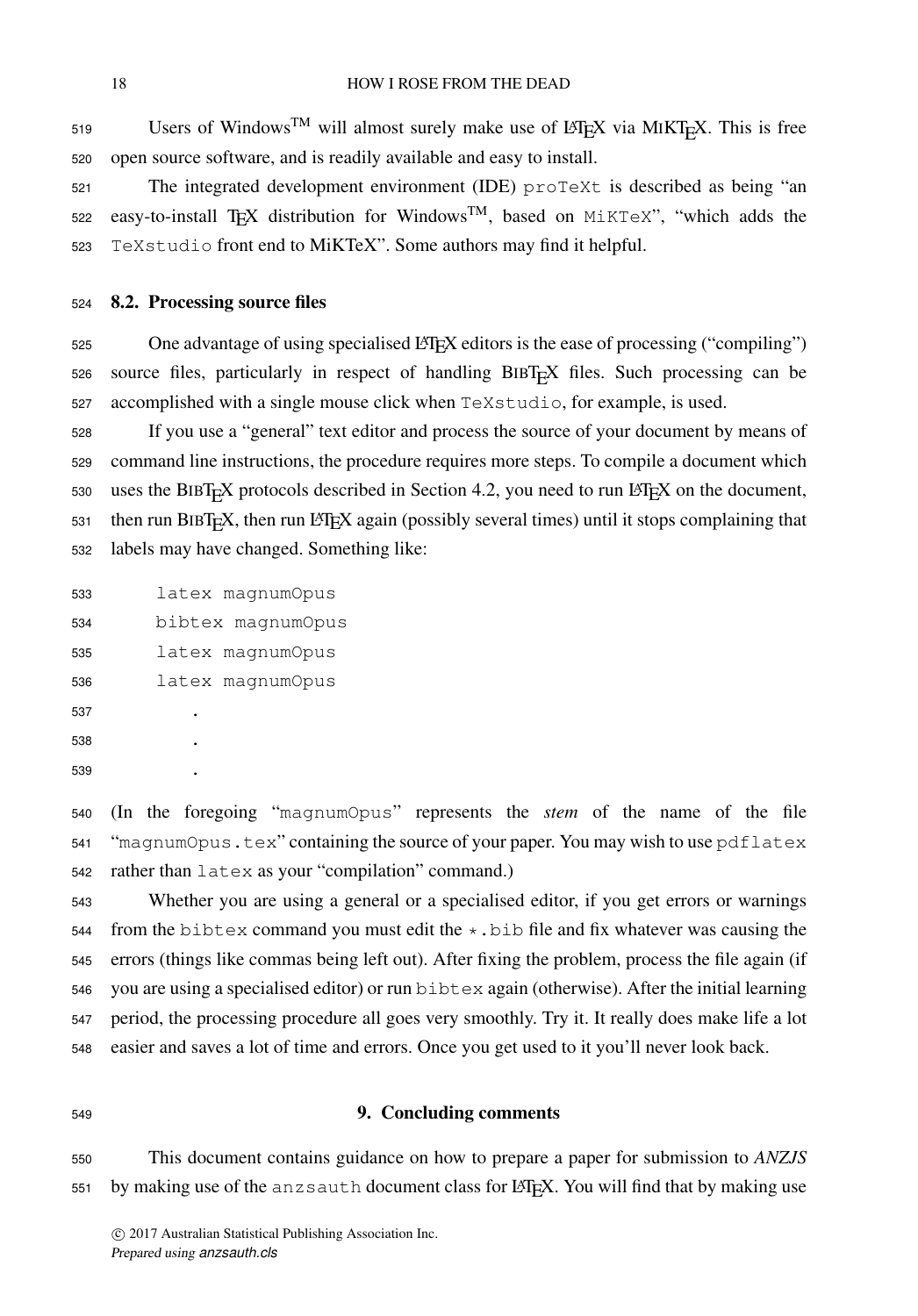of this document class and following the advice that is provided in the foregoing material, you will be able to produce a paper that meets the Journal's requirements and that requires much less revision and adjustment than it otherwise might, thus speeding up the publication process considerably.

 This document also emphasises the importance of good exposition and correct use of the English language. The Journal has very high, and strictly enforced, standards in this regard. Please pay close attention to this requirement and give careful thought to the way in which you express yourself. Doing so will, again, speed up the publication process for you.

560 The accompanying file protoType.tex forms a template for LATEX source files for papers that are to be submitted to the Journal. When preparing your own LATEX source file, you should imitate the structure of the template closely. You may find that an effective way to proceed is to edit the template, *mutatis mutandis*, replacing authors' names, the title of the paper, the abstract (summary) and the actual content as is appropriate.

 Although it is not necessary to prepare the initial submission using the anzsauth document class, it is very important that the final version that you submit (after provisional acceptance of your paper) should conform to the Journal's requirements. This is much more likely to be the case if you use the anzsauth document class. It is likely to be less work for you if you make use of this document class and of the template from the outset, if this is at all possible. Note that it *is* necessary for the initial submission to be double spaced and to be line-numbered. These requirements are greatly facilitated by using the required document class. See page 4.

 It is often the case that the Technical Editor will wish to make some minor adjustments to the LATEX source file that you provide, before putting the paper into production. This saves having to send the paper back to authors, yet one more time, to get these adjustments made. The process of making these adjustments is a *whole lot* easier if the source file is constructed in a tidy and comprehensible manner. Use appropriate line breaks (keeping lines to a length of, e.g., at most 80 characters) and ensure that there is appropriate *spacing* between 579 mathematical constructions. Do not embed LATEX commands to produce displayed equations in on-running lines of text. All of this will have of course absolutely no impact on the *output* file produced by compiling the LATEX source, but it simplifies the process of modifying and adjusting this source by orders of magnitude.